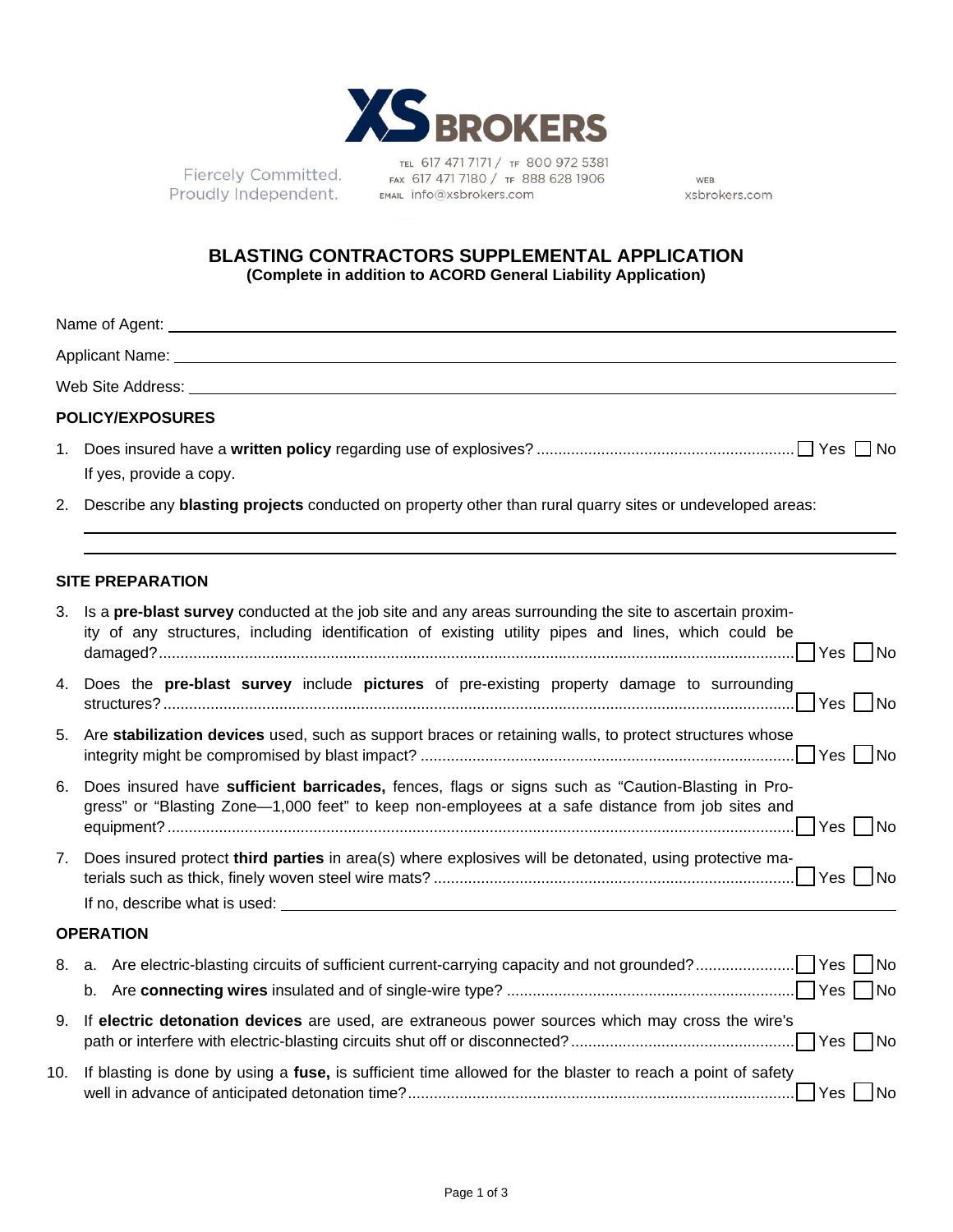| 11. If mobile radio transmitters are used to detonate charges, are warnings such as "Turn Off 2-Way                                                                                                                                  |
|--------------------------------------------------------------------------------------------------------------------------------------------------------------------------------------------------------------------------------------|
| <b>TRANSPORTATION/STORAGE</b>                                                                                                                                                                                                        |
|                                                                                                                                                                                                                                      |
|                                                                                                                                                                                                                                      |
|                                                                                                                                                                                                                                      |
|                                                                                                                                                                                                                                      |
|                                                                                                                                                                                                                                      |
| 15. Are ignition sources, such as smoking and open flames, prohibited within 50 feet of explosives stor-                                                                                                                             |
| If no, explain: <u>example and the set of the set of the set of the set of the set of the set of the set of the set of the set of the set of the set of the set of the set of the set of the set of the set of the set of the se</u> |
| <b>INDUSTRY REQUIREMENTS</b>                                                                                                                                                                                                         |
| 16. Does insured comply with OSHA blasting standards and general provisions for use of explosives? Yes No                                                                                                                            |
| 17. Are records maintained on unused explosives for return to appropriate suppliers pursuant to OSHA                                                                                                                                 |
| <b>SUBCONTRACTORS</b>                                                                                                                                                                                                                |
|                                                                                                                                                                                                                                      |
| 19. Are certificates of insurance obtained from subcontractors confirming blasting/explosion/explosive                                                                                                                               |
| <b>OTHER VENTURES</b>                                                                                                                                                                                                                |
|                                                                                                                                                                                                                                      |
|                                                                                                                                                                                                                                      |